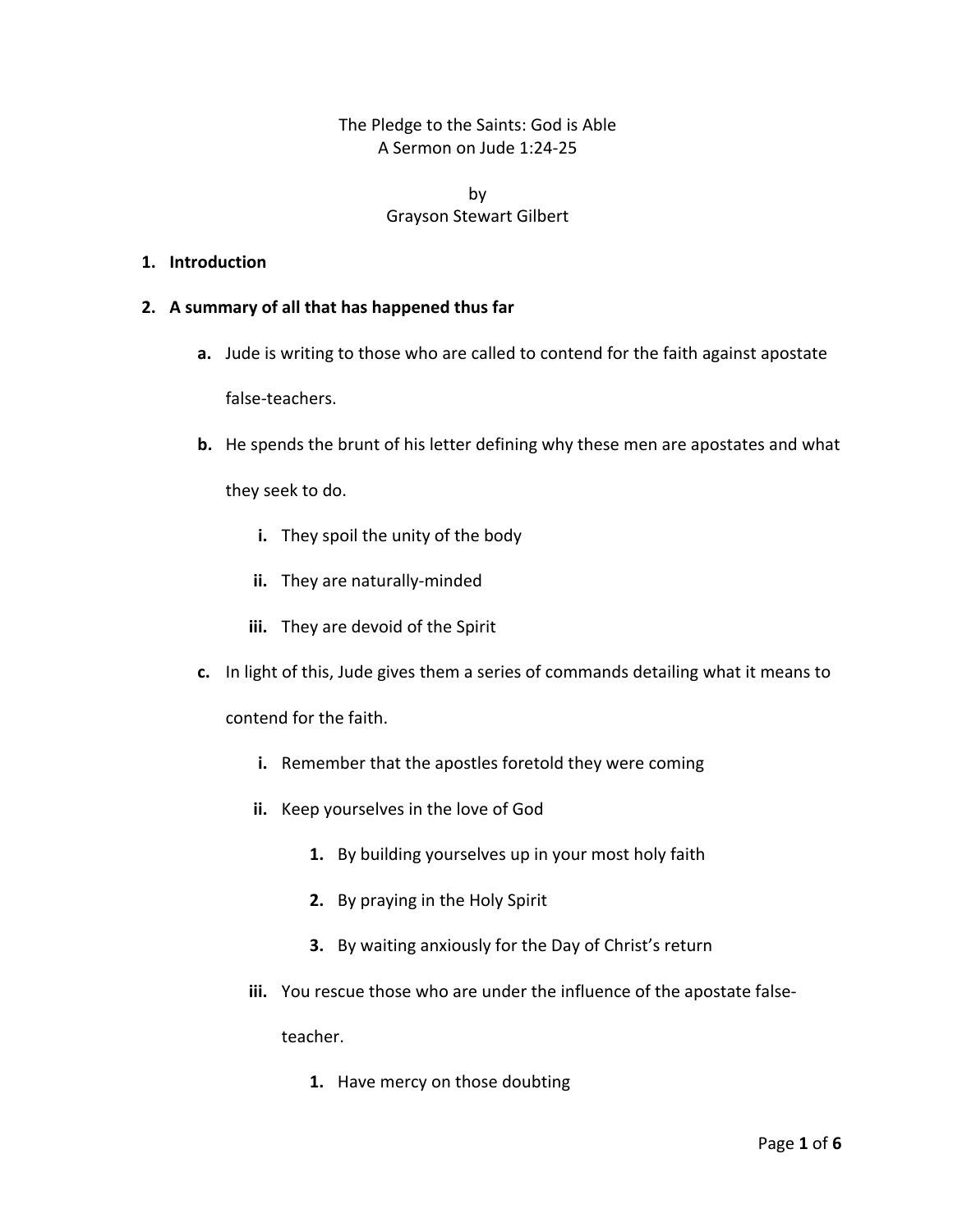- **2.** Snatch others from the fire
- **3.** Have mercy mixed with fear and hatred on some

## **3. Jude then breaks out into praise into praise of God**

- **a.** He praises God because He is the One who has secured our salvation.
	- **i.** There's a pledge and a guarantee in mind for what Christ has accomplished, is accomplishing now, and will accomplish in the future.
	- **ii.** Christ's assurance is total for the Christian
		- **1.** John 6:37, 40, 44, 54; 10:28; 11:25
		- **2.** This is why the Gospel is so scandalous, yet so incredibly wonderful.
- **b.** He begins his doxology with a very pointed phrase: Now to Him who is able.
	- **i.** God is the only One with the ability and power to keep us from the prospect of apostasy and judgment.
	- **ii.** God keeps us specifically from stumbling, which would be better translated as "coming to ruin".
		- **1.** The hope we have is outside of ourselves. Our hope rests squarely on the shoulders of an infinitely sovereign God.
		- **2.** The means God uses were given to us previously, which were bound up in the command to keep ourselves in the love of God.
			- **a.** 2nd Peter, which is a companion book to Jude, mirrors this same approach. Peter commands us to confirm our calling and election.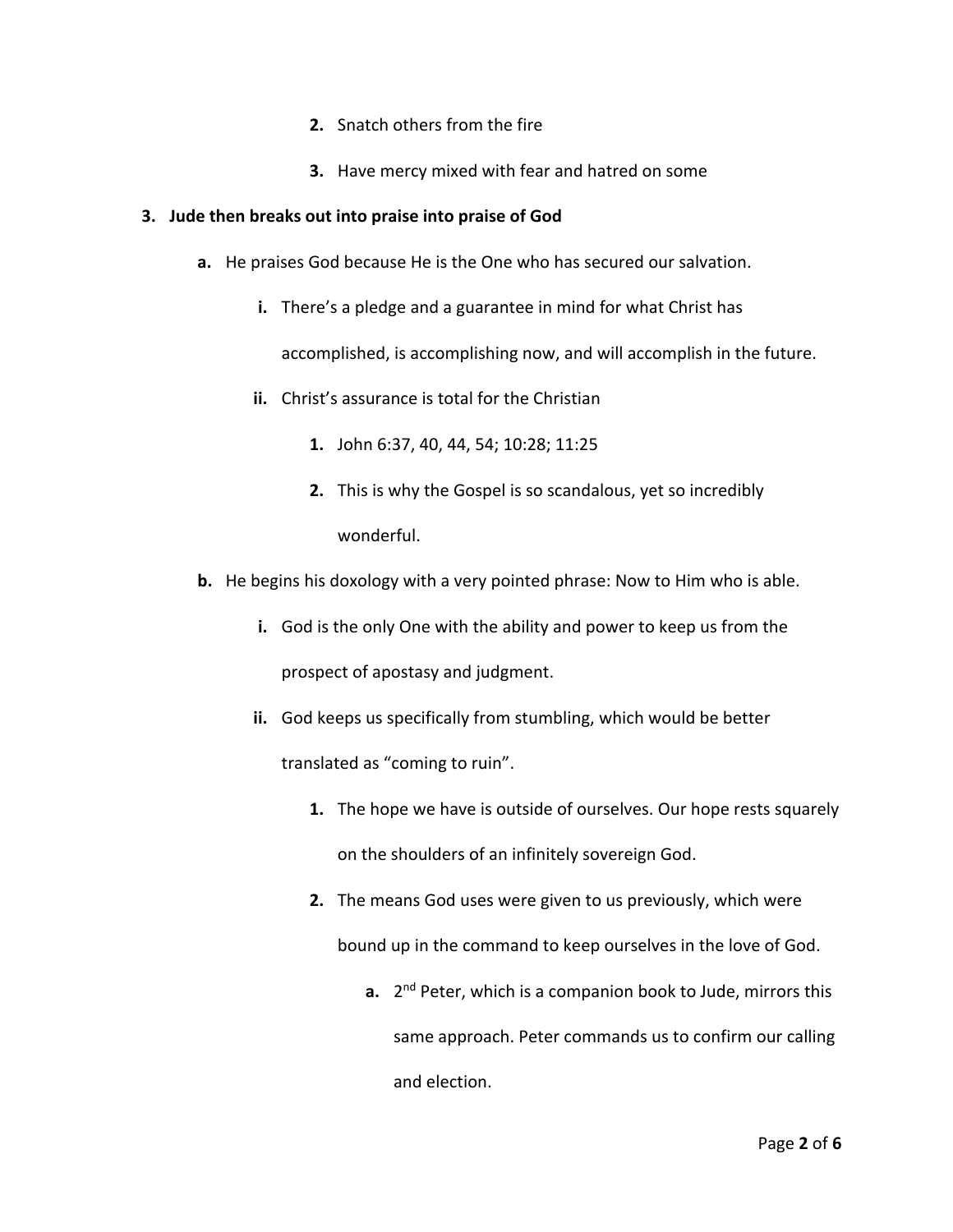- **b.** Both he and Jude ground this in our status as those "called by God", as we have been given the incredible gift of participating in the divine nature of Christ.
- **c.** This ultimately means that as a result of Christ's work, past, present, and future, God is actively working in us so that we will walk in obedience to His commands. It is all a work of God.
- **d.** This is why we examine ourselves. If this work of God is not evident in our lives in any capacity, we ought to seriously consider if we have been called. If we live as the apostates do, we ought to be concerned for our souls.
- **iii.** This work of God will enable us to stand blameless in the presence of His glory and with great joy.
	- **1.** What this means is that we will get to see God face to face, or as He truly is.
		- **a.** We will be in the full presence of His glory, as it envelopes us.
		- **b.** There will be no terror in our hearts as we approach the Holy One because we will be without fault.
		- **c.** The language brings us back to Leviticus, where the atonement is in mind. In this, Christ has rescued us and made us pure.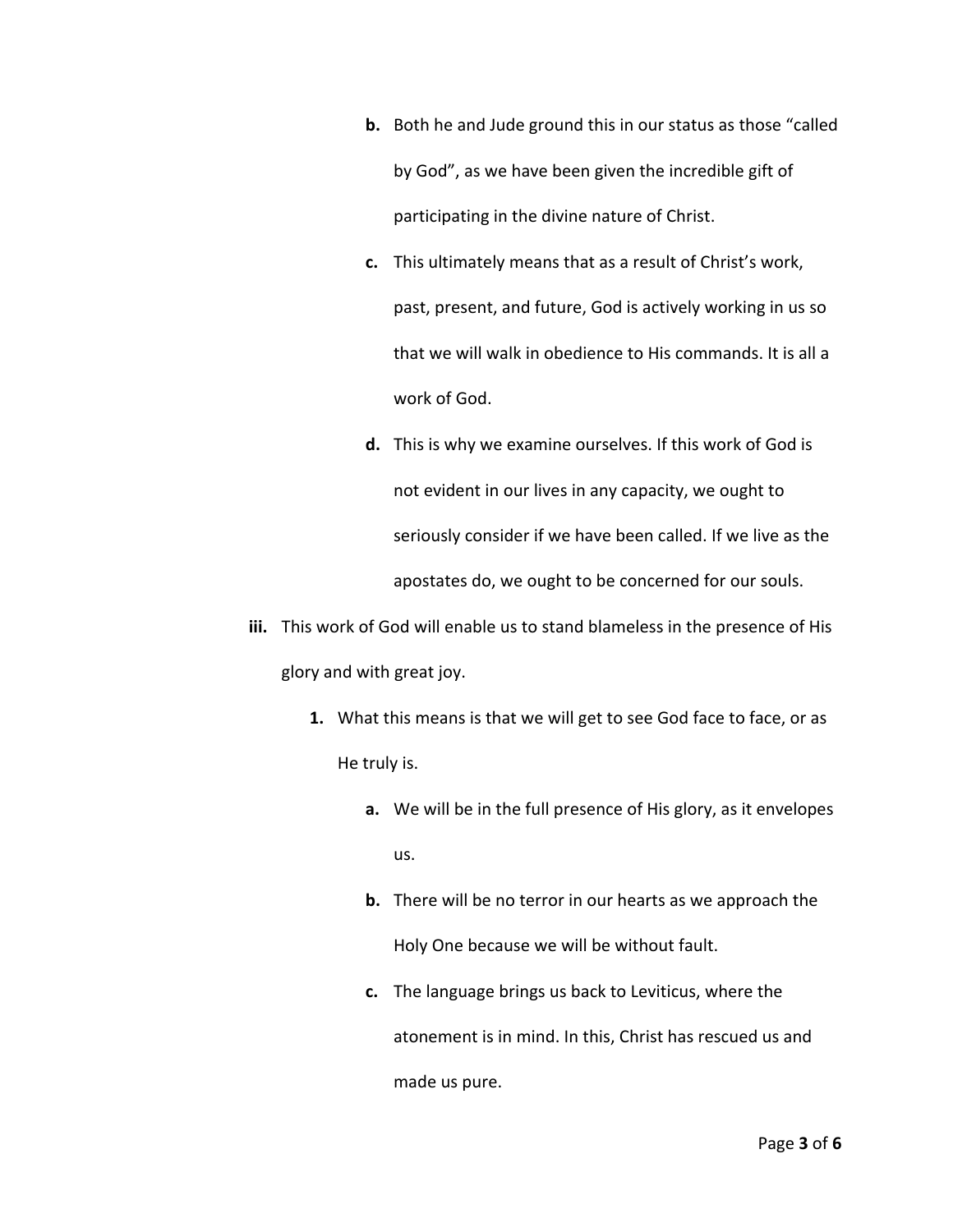- **2.** We will have the fullness of joy like you and I have never come even remotely close to experiencing in this life.
	- **a.** We will realize, in full, that everything leading us to see Him on that day is from the hand of God.
	- **b.** We will see how He carried us through to victory, chastening us at times and comforting us in other times.
	- **c.** We will see all the work the Lord has done and abound in praise, wonder, and awe with every fiber of our redeemed self.
- **c.** Jude praises the One and only God who is our Savior, through Jesus Christ.
	- **i.** Think of the Shema: "Hear, O' Israel! Yahweh is our God! Yahweh is One!"
		- **1.** It is a call to worship, a call to recognize God as He is.
			- **a.** He demands all of our worship, affections, and adoration, yet He is our God.
				- **i.** It is deeply personal because He is in the midst of His people and going before them as Savior.
				- **ii.** There should be two reactions from this: joy for the believer, and fear and repentance for the unbeliever.
- **d.** Jude singles out the One true God and proclaims His excellencies.
	- **i.** You could take this as Jude ascribing to God these things because of what He has done, but it truly shows the character of God as He is.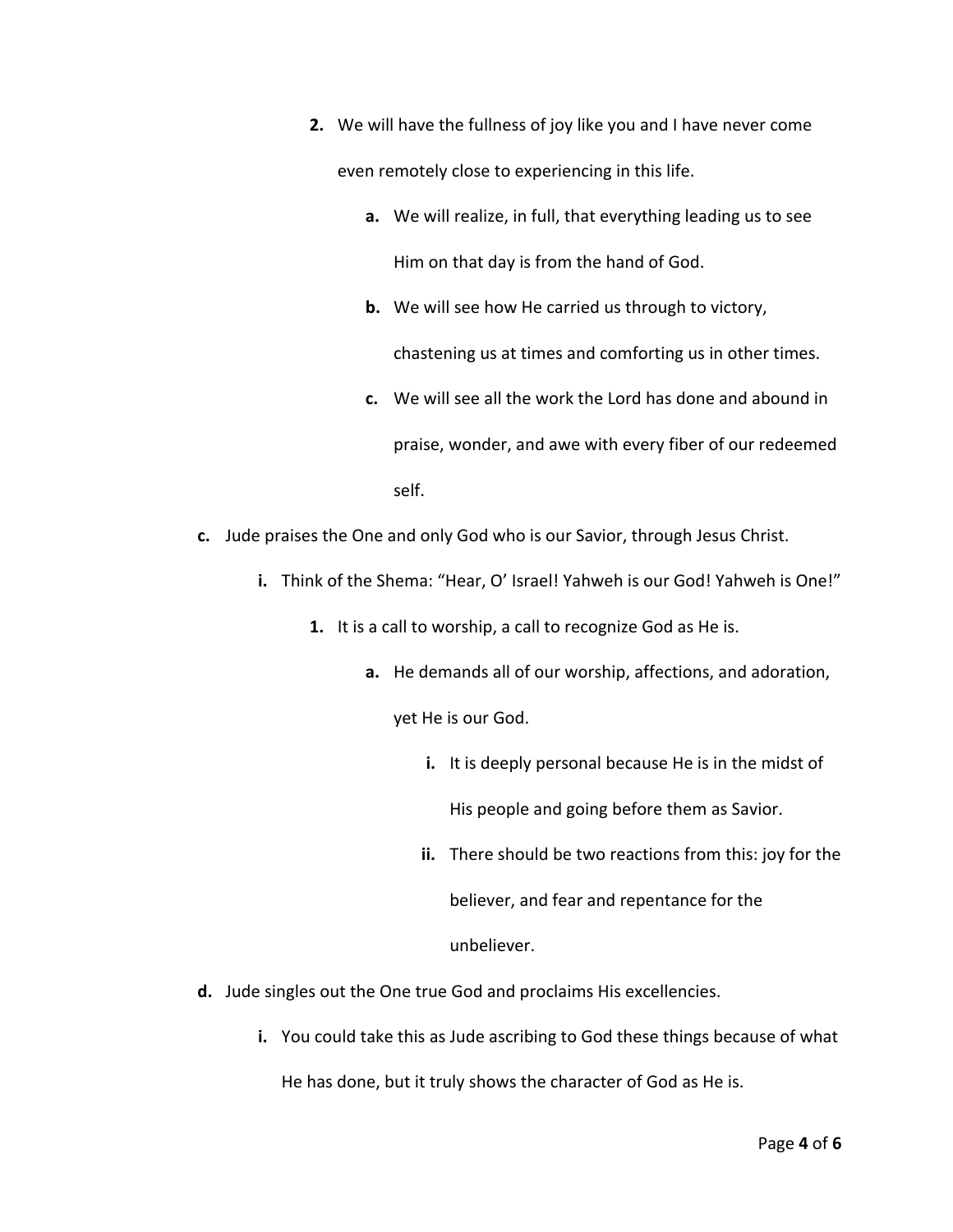- **1.** He has glory, majesty, dominion, and authority whether or not you and I recognize that fact and rebound in praise.
- **ii.** His glory is the manifest presence of His holiness.
	- **1.** It's God's splendor and majesty shining through the backdrop of His "otherness".
		- **a.** There is no one like Him. There is no improvement to His character and being. He is supremely glorious.
		- **b.** The entirety of the universe cannot contain God's glory. It is bursting through the seam of all Creation.
- **iii.** His majesty is the manifest presence of His Kingship.
	- **1.** Isaiah 6 describes the train of God's robe filling the entire temple.
		- **a.** The vision shows that God's splendor and majesty are infinite. There is no limit to His dignity, beauty, and royalty.
		- **b.** He is the King of Kings and Lord of Lords. Among men there is no equal and the earth is His footstool.
- **iv.** His dominion and authority are the manifest presence of His sovereignty.
	- **1.** It depicts His ability and Divine right to rule over His creation as He sees fit.
		- **a.** All of creation bends to His will and works, even in the midst of futility brought on by sin and corruption.